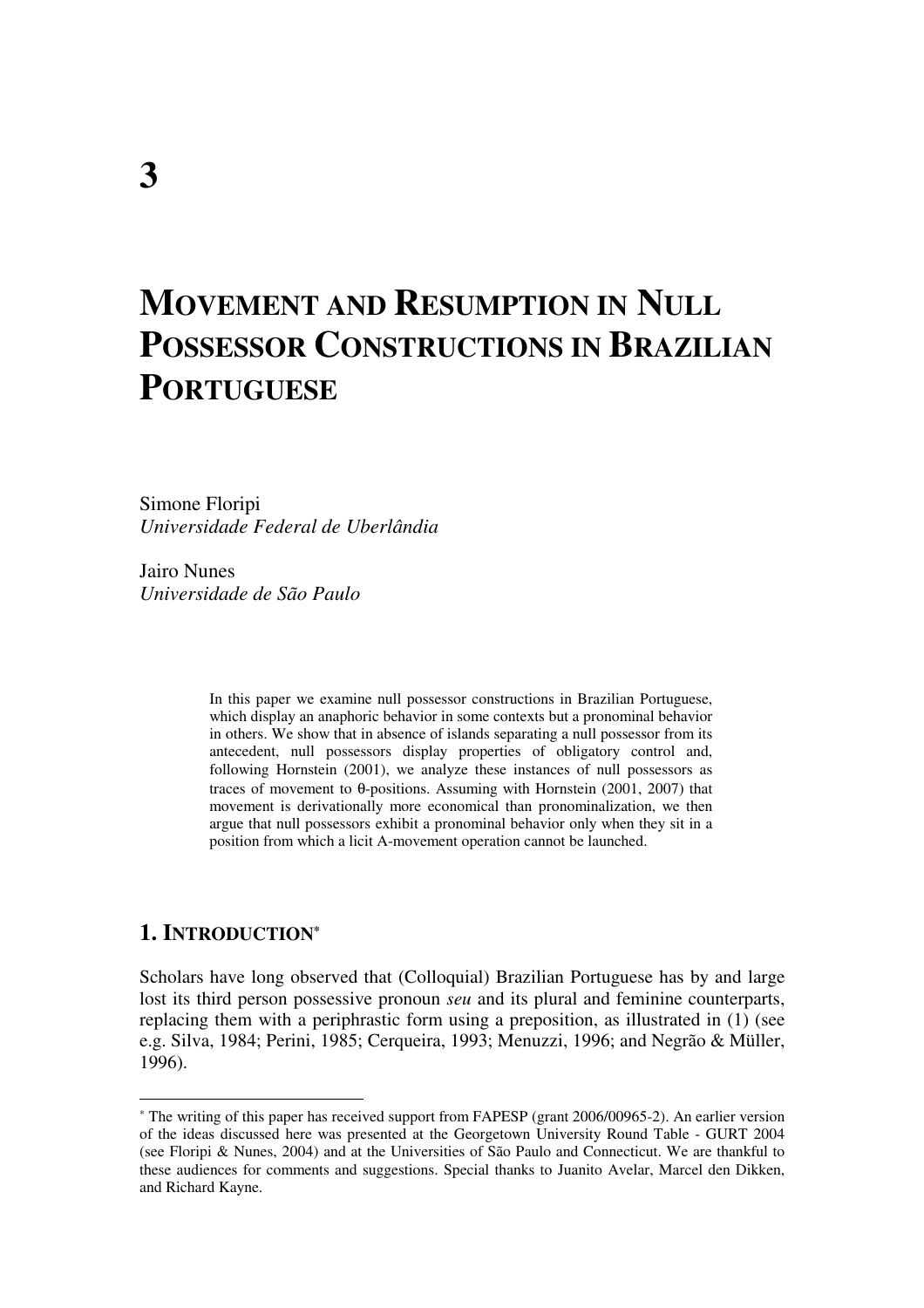(1) a.\*[[o João]i conversou com o **seui** pai]  *the João talked with the his father*  b. [[o João]i conversou com o pai **delei**]  *the João talked with the father of-him*  'João talked with his father.'

The unacceptability of (1a) is also standardly associated with other rearrangements in the pronominal system of Brazilian Portuguese. In most dialects, the pronoun *você* (you.SG), which triggers third person agreement, came to replace *tu* (you.SG), which triggers second person agreement. Accordingly, the possessive pronoun *seu*, which could take *você* as an antecedent, was reanalyzed as second person, replacing *teu* in most dialects. Thus, the sentence in (1a) is indeed acceptable in Brazilian Portuguese, but only under the reading 'João talked to *your* father'.

In this paper we focus our attention to constructions such as (2), which have received little attention in the literature on Brazilian Portuguese.<sup>1</sup> As opposed to (1), (2) arguably involves an empty category (*ec*) as the possessor.<sup>2</sup>

(2) [[o João]i conversou com o pai *ec***i**]  *the João talked with the father*  'João talked with his father.'

The paper is organized as follows. In section 2 we review Floripi's (2003) and Rodrigues's (2004) arguments in favor of a movement approach to null possessor constructions in Brazilian Portuguese, based on Hornstein's (2001) movement analysis of obligatory control.<sup>3</sup> In section 3, we consider another set of data discussed in Floripi (2003) and Floripi & Nunes (2004), which appears to pose problems to the movement analysis presented in section 2. Following Hornstein (2001, 2007), we then argue in section 4 that when a movement operation cannot be launched from the possessor position, resumption via a null pronoun is licensed and this is what accounts for the pronominal behavior of the null possessor in these particular constructions. Finally, section 5 concludes the paper.

(i) a. o**s** livro**s** amarelo**s**  *the-PL book-PL yellow-PL* b. os livro amarelo  *the-PL book yellow*  'the yellow books'

 $\overline{a}$ 

<sup>&</sup>lt;sup>1</sup> Exceptions include the studies by Floripi (2003), Floripi & Nunes (2004), and Rodrigues (2004), who associate the emergence of constructions like (2) in (Colloquial) Brazilian Portuguese (with the properties mentioned in section 2 below) to the weakening of its nominal agreement system. As illustrated in (i), (Colloquial) Brazilian Portuguese allows nonagreeing constructions such as (ib) along with the standard agreeing version in (ia) (see e.g. Scherre & Naro, 1993 for relevant discussion).

<sup>&</sup>lt;sup>2</sup> To ensure that the DPs under consideration have a null possessor, we will only discuss relational nouns, which arguably have a θ-role to assign to their possessor.

<sup>3</sup> Floripi (2003) and Rodrigues (2004) have independently argued for a movement approach to null possessors in Brazilian Portuguese based on Hornstein's (2001) list of diagnostics for obligatory control. So, details of implementation aside, the types of data to be discussed in section 2 are found in both studies.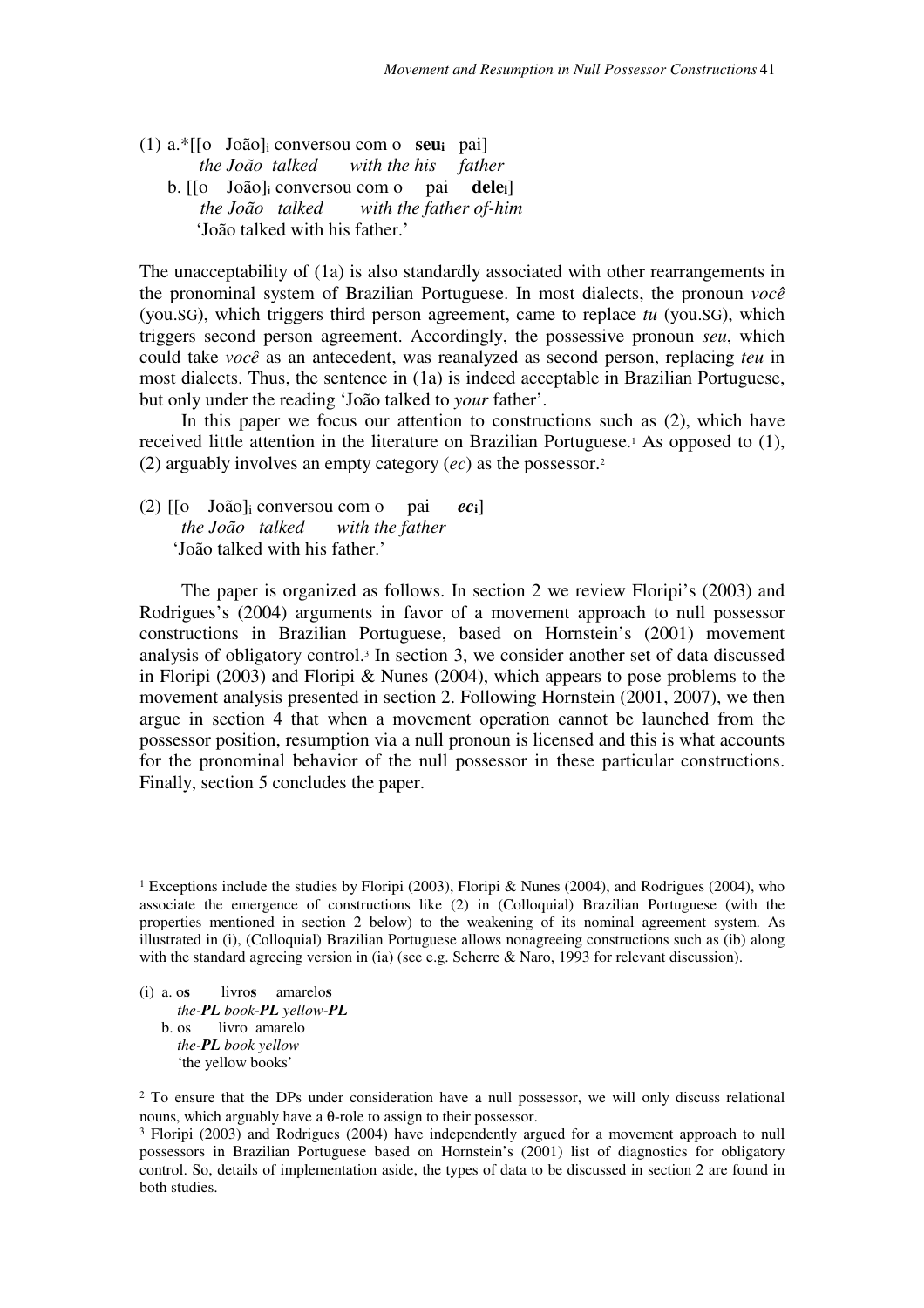# **2. NULL POSSESSORS AS TRACES**

At first sight, the differences between (1b) and (2) are just a matter of phonetic realization. In other words, (2) should simply involve a null pronoun. However, when the interpretation of these sentences is taken into consideration, we find that this simple story is not correct. Take (3), for example.

- (3) a. [[o João]i conversou com o pai **delei/k**]  *the João talked with the father of-him*  'João talked with his father.'
	- b. [[o João]i conversou com o pai *ec***i/\*k**] *the João talked with the father*  'João talked with his father.'

(3a) is not interpreted as "marked" when compared to (3b). Under (some version of) Chomsky's (1981) Avoid Pronoun principle, this then suggests that the empty category in (3b) is not a null pronoun. Moreover, although the pronoun in (3a) can take an antecedent in the sentence or in the discourse, the empty category in (3b) has an anaphoric-like behavior in that it must find its antecedent within its sentence and not in the discourse.

 Further evidence for the anaphoric behavior of the empty category in (3b) is illustrated in (4) and (5).

- (4)  $[[a \t Marcela]_i$  disse que  $[o \t Andr\'e]_k$  ligou para o amigo  $ec_{k/*i}]$  *the Marcela said that the André called to the friend*  'Marcela<sub>i</sub> said that André<sub>k</sub> called his $_{k/*i}$  friend'
- (5)  $\begin{bmatrix} 0 & \text{amigo} \end{bmatrix}$   $\begin{bmatrix} d & \text{João} \end{bmatrix}$ <sub>k</sub> telefonou para a mãe  $ec_{k}$ <sub>i</sub>]  *the friend of-the João called to the mother*  '[João<sub>i</sub>'s friend]<sub>k</sub> called his $_{k/*i}$  mother'

(4) shows that the sentence-internal antecedent required by the null possessor must be local and (5), that the null possessor must be c-commanded by such an antecedent.

 However, in one point null possessors differ from overt anaphors. As is well known, anaphors within *picture-*NPs optionally allow for reconstruction, as shown in (6) below, where *himself* can take either the matrix or the embedded subject as its antecedent (see e.g. Chomsky 1993). Despite being within a DP, null possessors contrast with the anaphors found in *picture-*NPs in requiring obligatory reconstruction, as exemplified in (7), where the null possessor must be interpreted as the embedded subject. And again, we find a contrast with pronouns, which allow either the matrix or the embedded subject reading, as illustrated in (8).

(6) John<sub>i</sub> wonders which picture of himself<sub>i/k</sub> Bill<sub>k</sub> saw

(7) [[o João]i perguntou que amigo *ec*k/\*i [o Pedro]k vai visitar] *the Pedro goes visit* 'João<sub>i</sub> asked which friend of his<sub>k</sub> Pedro<sub>k</sub> is going to visit'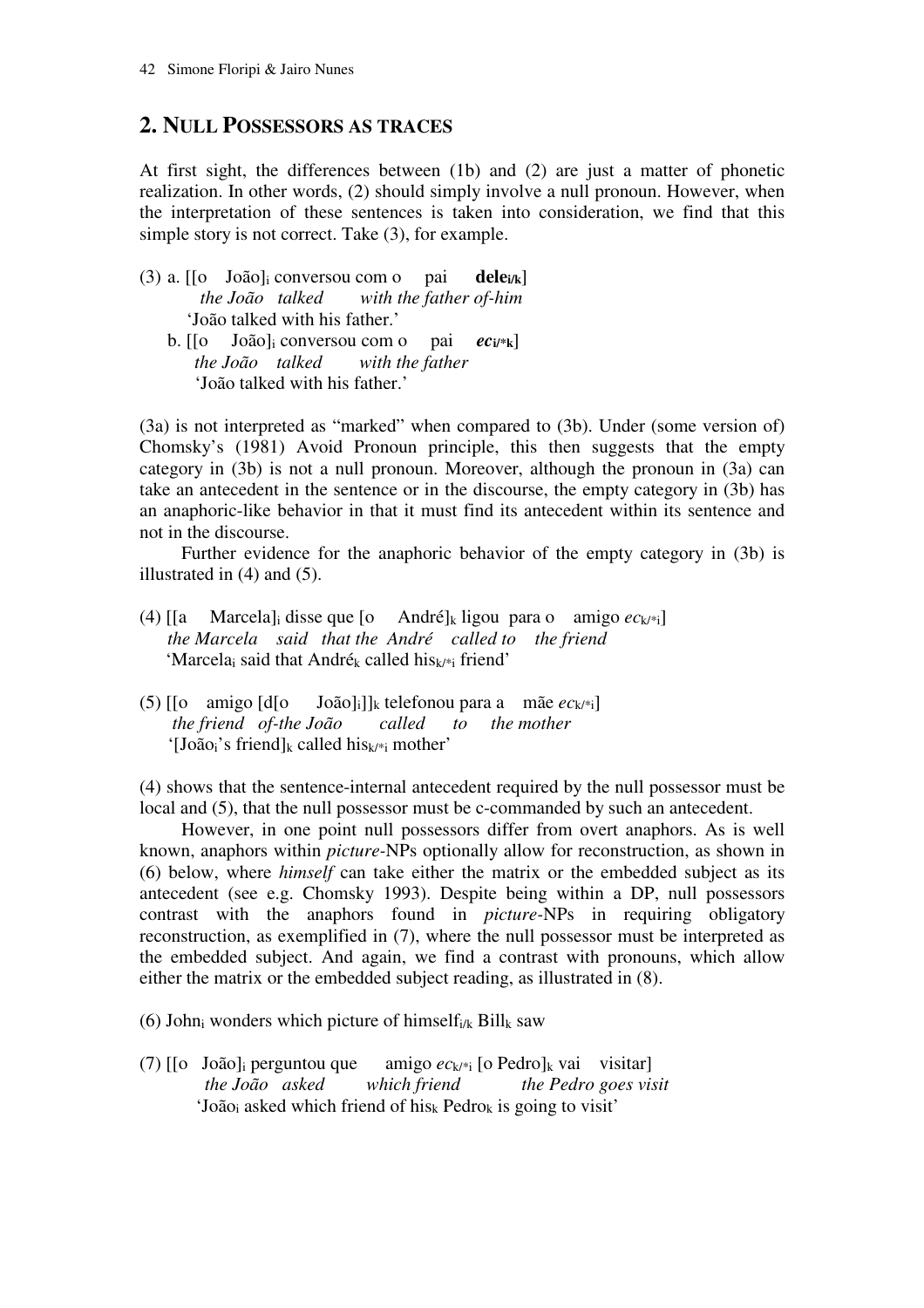(8)  $\lceil \cdot \rceil$  João]<sub>i</sub> perguntou que amigo dele<sub>k/i/m</sub>  $\lceil \cdot \cdot \rceil$  Pedro]<sub>k</sub> vai visitar  *the João asked which friend of-him the Pedro goes visit*   $\text{Yoão}_i$  asked which friend of his $k / \text{i/m}$  Pedrok is going to visit'

Facts such as (3)-(5) have led Floripi (2003), Floripi & Nunes (2004), and Rodrigues (2004) to analyze null possessor constructions in Brazilian Portuguese along the lines of Hornstein's (2001) analysis of obligatory control.<sup>4</sup> According to Hornstein, a standard obligatory control structure such as (9a) is to be analyzed as in (9b), where the Caseless embedded subject moves to the matrix [Spec, vP], where it receives the external θ-role, before reaching the matrix subject position and having its Case-checked (see also Boeckx, Hornstein & Nunes, forthcoming for further discussion).

(9) a. John tried to leave.

 $\overline{a}$ 

b.  $[\text{TP John}_i]_{vP} t_i v [\text{VP tried } [\text{TP } t_i]_{vP}$ 

 Floripi (2003) and Rodrigues (2004) observe that if null possessors in constructions like (3b) are traces of movement to a thematic position, as represented in (10) below, we have a straightforward account of their anaphoric behavior. Being traces, null possessors must have a local c-commanding antecedent (cf. (3b)-(5)). Also, if null possessors are traces, they are not subject to Chomsky's (1981) Avoid Pronoun principle, which explains why null and overt possessors do not contrast in terms of markedness (cf. (3)).

(10) [TP [o João]i [vP *ti* v [VP conversou com [o pai *ti*]]]]  *the João talked with the father*  'João talked with his father.'

 A trace analysis also accounts for the difference between null possessors and overt anaphors in *picture-*NPs. In a strictly cyclic computation, the derivation of (7), for instance, involves the steps depicted in (11) below, where the embedded subject moves from the possessor position leaving a trace behind (cf. (11a)). Further movement of the object DP to [Spec, CP] in (11b) does not alter the fact that the null possessor is a trace of *o Pedro* and, therefore, cannot acquire another interpretation (say, as co-referential with the matrix subject) in the course of the derivation (cf. (11c)).

(11) a.  $[\text{TP} \text{[o} \text{Pedro}]_k \text{ vai} [\text{VP} \text{t}_k \text{V}] \text{V} \text{v} \text{isi} \text{tar} [\text{que} \text{amigo} \text{t}_k]]$  *the Pedro goes visit which friend*  b. [ $\text{CP}$  [que amigo  $t_k$ ]<sub>w</sub> [ $\text{TP}$  [o Pedro]<sub>k</sub> vai [ $\text{VP}$   $t_k$  v [ $\text{VP}$  visitar  $t_w$ ]]]

*which friend the Pedro goes visit* 

c.  $[\text{TP} \text{[o} \quad \text{João}]_i$  perguntou  $[\text{CP} \text{[que} \quad \text{amigo } t_k]_w$   $[\text{TP} \text{[o} \quad \text{Pedro}]_k$  vai *the João asked which friend the Pedro goes*   $[\nabla_{\mathbf{v}} \mathbf{v}_k \mathbf{v} \cdot (\nabla_{\mathbf{v}} \mathbf{v}_k \cdot \mathbf{v}_k)]$ *visit* 

 $\text{Yoão}_i$  asked which friend of hisk Pedrok is going to visit'

<sup>4</sup> See also Ferreira (2000, this volume) and Augusto (2003, this volume) for further discussion on movement to θ-positions in Brazilian Portuguese.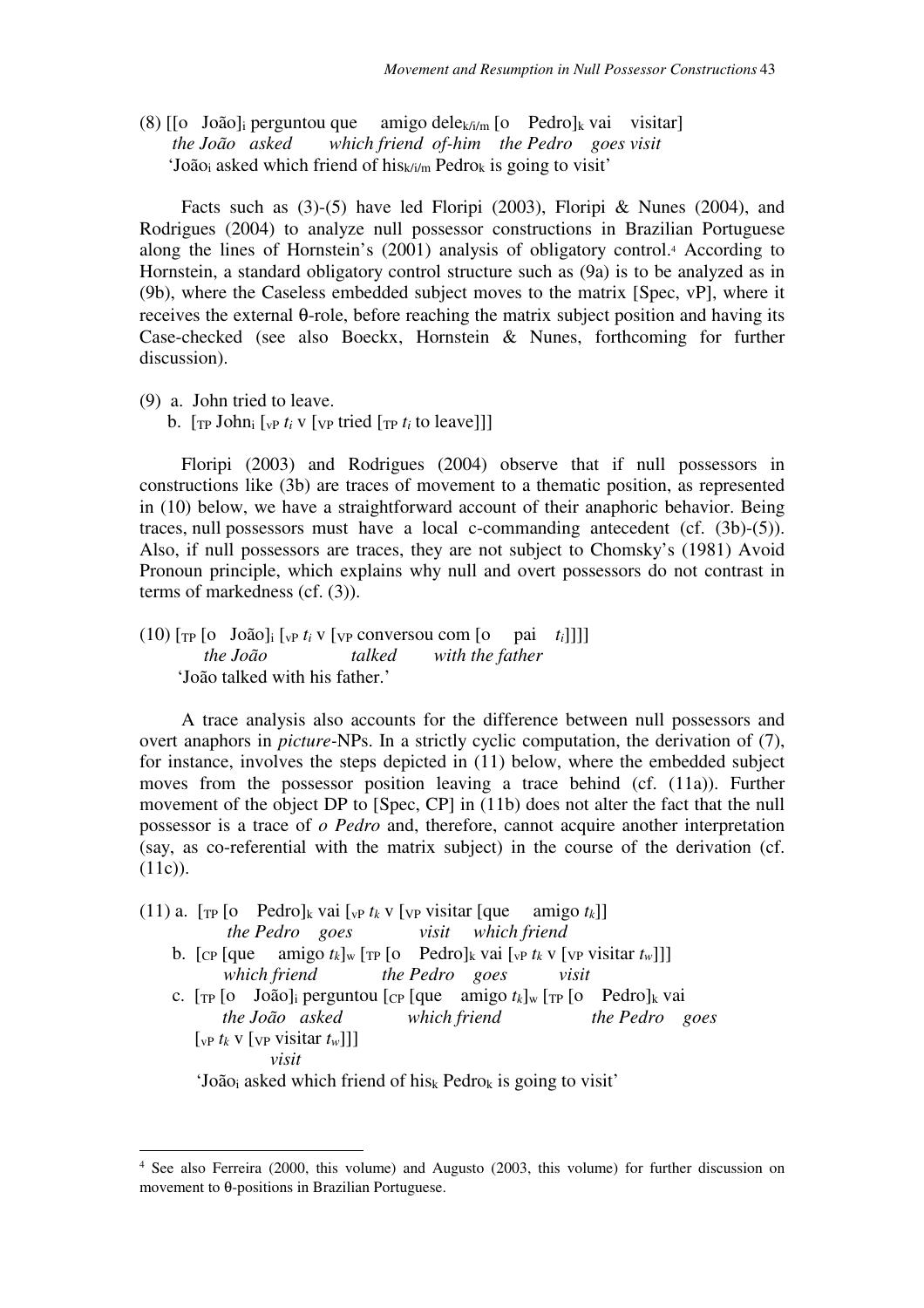In other words, the contrast between  $(6)$  and  $(7)$  replicates the contrast between  $(12a)$ and (13a) below, which Huang (1993) argues is due to the fact that in (13a), the moved *wh*-phrase contains a trace of the embedded subject locally binding *each other* and precluding binding by a more remote subject, as represented in (13b).

- (12) a. [they<sub>i</sub> weren't sure which stories about [each other] $_{i/k}$  [the kids]<sub>k</sub> read] b. [they<sub>i</sub> weren't sure [[which stories about [each other] $_{i/k}$ ]<sub>*w*</sub> [the kids]<sub>*k*</sub> read  $t_w$ ]]
- (13) a. [[the teachers] weren't sure how proud of [each other] $k^*$  [the students] $k$  were]
	- b. [[the teachers]<sub>i</sub> weren't sure  $[[ t_k \text{ how proud of } ]$  [each other] $k^*$ <sub>i</sub>]w [the students]<sub>k</sub> were  $t_w$ ]]

 Three other pieces of data provide further evidence for the proposal that null possessors in Brazilian Portuguese are to be analyzed as obligatorily controlled PROs/A-traces. An obligatorily controlled PRO necessarily triggers a sloppy reading under ellipsis, a bound reading when its antecedent is an "*only*-DP", and a *de se*  interpretation in "unfortunate" contexts (see e.g. Hornstein, 2001 and Boeckx, Hornstein & Nunes, forthcoming), as respectively shown in (14).

- (14) a. [John<sub>1</sub> wants [PRO<sub>1</sub> to win]] and [Bill does too] ('… and Bill wants himself to win'/\*'… and Bill wants John to win')
	- b.  $[[Only Churchill]$  remembers  $[PRO<sub>1</sub>$  giving the BST speech $]$  ('Only Churchill is such that he remembers himself giving the BST speech' *NOT* 'Nobody else remembers that Churchill gave the BST speech')
	- c. [[the unfortunate]<sub>1</sub> expects [PRO<sub>1</sub> to get a medal]] (#although he doesn't expect himself to get a medal)

As discussed by Floripi (2003) and Rodrigues (2004), null possessors in Brazilian Portuguese also trigger obligatory sloppy reading under ellipsis (cf. (15a) below), require a bound interpretation with an *only*-DP as an antecedent (cf. (16a)), and can only be associated with a *de se* reading (cf. (17a)). Moreover, this behavior of null possessors systematically contrasts with the behavior of overt pronouns, as shown in the *b*-sentences of  $(15)-(17)$ .

- (15) a. [[o João]i vai telefonar para a mãe *ec***i**] e [ a Maria também vai]]  *the João goes call to the mother and the Maria also goes*  'João will call his mother and Mary will call *her* mother, too.' (sloppy reading only)
	- b. [[o João]i vai telefonar para a mãe **delei**] e [ a Maria também vai]]  *the João goes call to the mother of-him and the Maria also goes*  'João will call his mother and Mary will call **his/her** mother, too.' (sloppy and strict readings available)
- (16) a. [[só o João] ligou para a mãe *ec*]  *only the João called to the mother*  'Only João called his mother → Nobody else called his own mother' NOT 'Nobody else called João's mother.'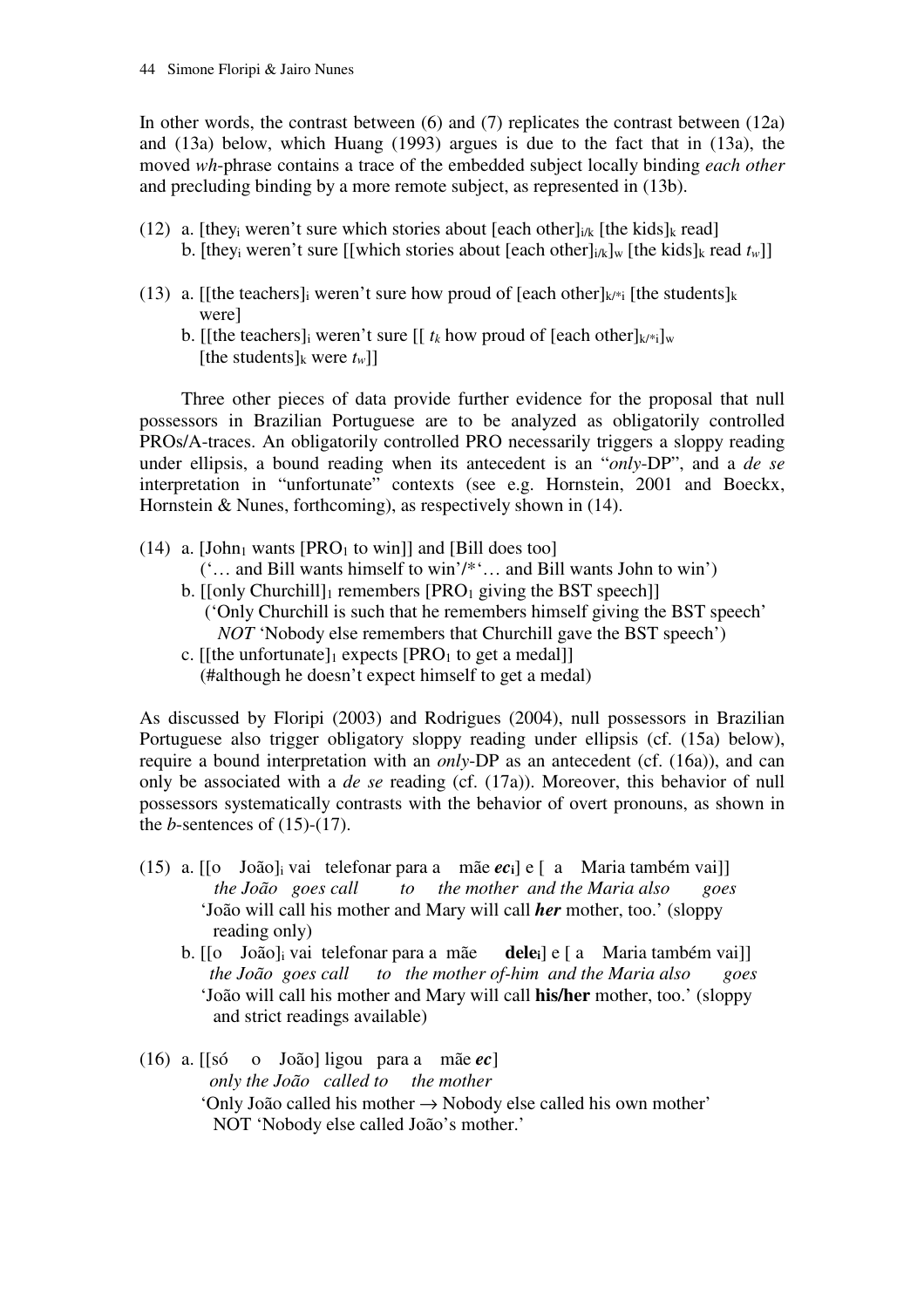- b. [[só o João] ligou para a mãe **dele**]  *only the João called to the mother of-him*  'Only João called his mother → Nobody else called his own mother' or 'Nobody else called João's mother.'
- (17) [*Non-de se* context: Reagan doesn't remember who he is or that the person under discussion is his brother]
	- a. #[Reagan passou a admirar o irmão *ec*]  *Reagan passed to admire the brother*  'Reagan came to admire his brother.' (*de se* reading only; infelicitous in this context)
	- a. [Reagan passou a admirar o irmão **dele**]  *Reagan passed to admire the brother of-him*  'Reagan came to admire his brother.' (*non*-*de se* reading available)

To summarize, the contrast between the *a*- and *b*-sentences of (15)-(17) points to the conclusion that the null possessors in these constructions are not null pronouns and that a movement analysis as developed by Hornstein (2001) to handle obligatory control captures the configuration properties of the antecedent, as well as the interpretive properties of the null possessor.<sup>5</sup> However, we will see in the next section that this cannot be the whole story.

## **3. POTENTIAL PROBLEMS**

Consider the contrast between the sentences in (18) and (19) below.

- (18) \*[[o irmão *ec*] viajar]  *the brother goes travel* 'His/her brother is going to travel'
- (19)  $\begin{bmatrix} 0 \\ \end{bmatrix}$  João]<sub>i</sub> disse que  $\begin{bmatrix} 0 \\ \end{bmatrix}$  irmão  $ec_i$ <sup>\*</sup>k} vai viajar  *the João said that the brother goes travel*  'João said that his brother is going to travel.'

 At first sight, the contrast between (18) and (19) is exactly what we should expect. If null possessors are traces, they must have an antecedent. Thus, (18) is ruled out<sup>6</sup> and the null possessor in (19) must be interpreted as *João*. However, upon close inspection, we are faced with a problem. If the null possessor of (19) is a trace, the matrix subject must have moved from within the embedded subject position, a standard (CED) island configuration. The contrast in (20), for instance, clearly shows that movement from such position is not allowed in Brazilian Portuguese.

(i)  $A: -[a \text{ Maria}]$  viajou ontem  *the Maria travelled yesterday*  'Maria traveled yesterday.'

 $\overline{a}$ 

 B: ― O irmão ?\*(dela) também  *the brother of-her too*  'Her brother, too.'

<sup>5</sup> See Floripi (2003) and Rodrigues (2004) for additional evidence and further discussion.

 $<sup>6</sup>$  (18) is ill-formed even if an antecedent is provided in the discourse, as shown in (i).</sup>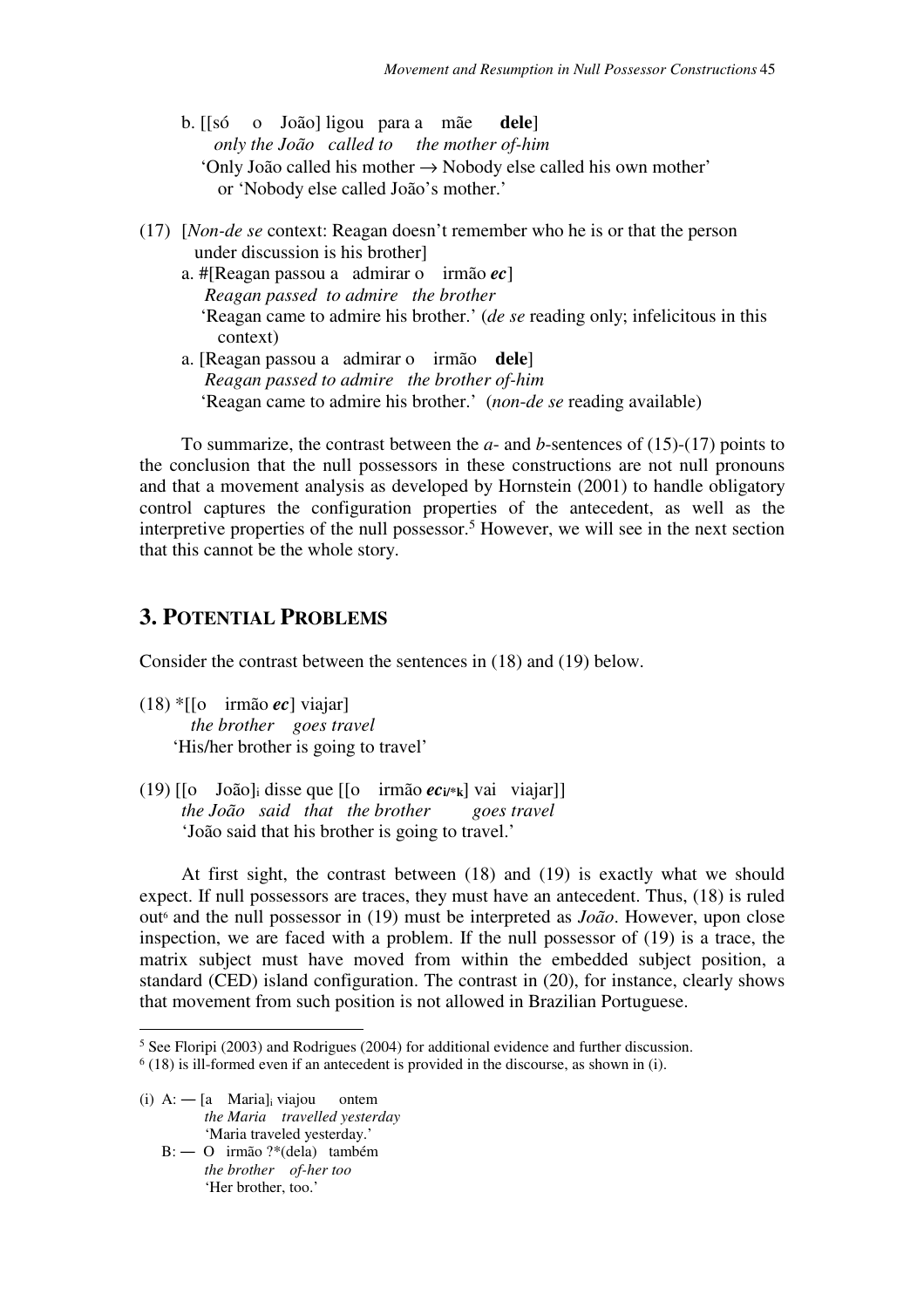(20) a. [[o João]i acha que [[o irmão [de quem]] vai viajar]]  *the João thinks that the brother of who goes travel*  b. \*[[de quem]i [[o João]i acha que [[o irmão *ti*] vai viajar]]  *of who the João thinks that the brother goes travel*  'Whose brother does João think is going to travel?'

 However, when null possessors are involved, the number of apparent island violations can even increase without altering the acceptability of the sentence, as illustrated in (21), where the null possessor is embedded within the subject of the relative clause.

(21) [[o João]i adorou o presente [que [uma amiga *ec***i**] deu para a Maria] *the João adored the gift that a friend* 'João loved the gift that a friend of his gave to Maria.'

 An obvious approach to sentences such as (19) and (21) suggests itself, namely, that in these constructions the null possessor is a null resumptive pronoun rather than a trace and, as such, it is not subject to island effects. Although we will at the end adopt such an analysis, let us first point out three problems that it has to solve if it is to be seriously entertained.

 First, if null possessors in Brazilian Portuguese can be null pronouns, one must explain why such null pronouns cannot be employed in the structures discussed in section 2. Why, for instance, do the null possessors discussed so far require a local ccommanding antecedent and do not have the interpretation associated with an overt pronoun?

 The second problem has to do with the general availability of the hypothesized null resumptive pronoun. Although Brazilian Portuguese does allow null resumptive pronouns in the object position (see e.g. Galves, 1989; Kato, 1993; Ferreira, 2000; Kato & Nunes, this volume; and Nunes & Santos, this volume), as shown in  $(22a)$ below, it does not admit null resumptives in the subject position, as shown in (22b) (see e.g. Figueiredo Silva, 1996; Ferreira, 2000, this volume; and Rodrigues, 2004). Thus, if the null possessors of (19) and (21) are resumptive *pro*s, we have to explain what they have in common with resumptive null objects, which sets them apart from resumptive null subjects.

- (22) a. [[esse livro]i [as pessoas [que leram *ec*i]] mudaram de vida]] *this book the people who read changed of life*  'This book, people who read it changed their lives.'
	- b. \*[[esse médico]<sub>i</sub>, [o paciente [que<sub>k</sub>  $ec_i$  atendeu  $t_k$ ]] saiu do hospital hoje]]  *this doctor the patient that treated left of-the hospital today*  'This doctor, the patient that he treated left the hospital today.'

Finally, if null possessors in constructions such as (19) and (21) are null pronouns, we have to explain how they are Case-licensed, for an overt DP in the position of the empty category requires a dummy Case-marking preposition, as seen in (23).

(23) [[o João]i conversou com o pai \*(**d)**elei]  *the João talked with the father of-him*  'João talked with his father.'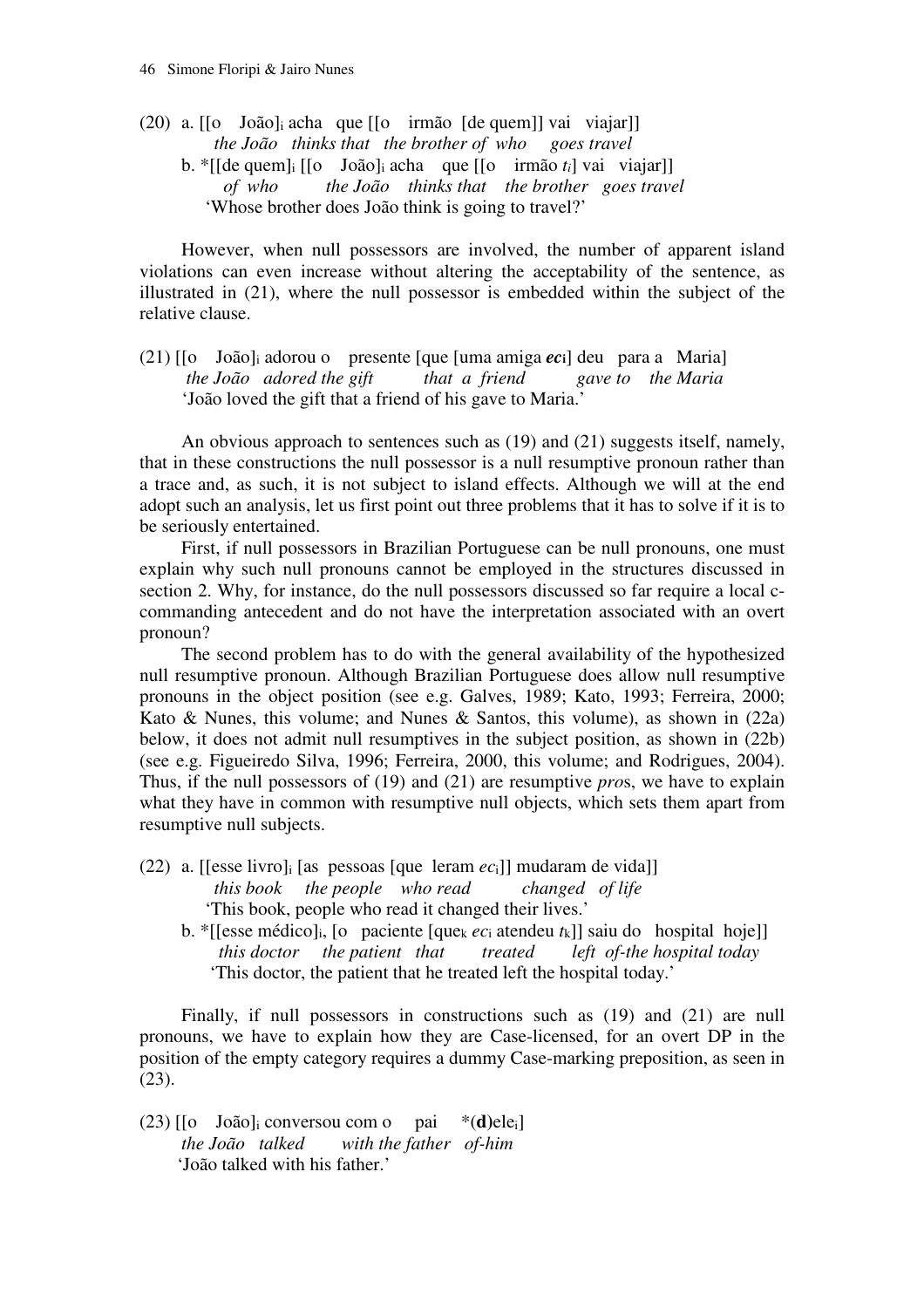Let us then see how these problems can be circumvented.

## **4. NULL POSESSORS AS NULL PRONOUNS**

#### **4.1 Null Resumptive Possessors and Derivational Economy**<sup>7</sup>

The old idea that (resumptive) pronouns are employed as a last resort saving strategy has been recently reinterpreted within the Minimalist Program in terms of derivational economy. Specifically relevant to our discussion is Hornstein's (2001, 2007) (see also Aoun, Choueri & Hornstein, 2001) proposal that movement is less costly than pronominalization, as pronouns are not present in the numeration that feeds the derivation.

To illustrate the general intuition explored by Hornstein, consider the contrast in (24).

(24) a. Harry<sub>i</sub> hates  $[PRO<sub>i</sub>$  kissing Mary] b. \*Harryi hates [himi kissing Mary]

According to Hornstein, movement always preempts pronominalization if a convergent result obtains. Thus, if co-reference between the two subject positions in (24) can be obtained via movement, as illustrated in (25) (under the movement analysis of obligatory control), resort to a pronoun in (24b) is blocked by economy considerations; hence, the obviation effect seen in (24b).

(25) [Harry<sub>1</sub> [<sub>vP</sub>  $t_I$  [v [<sub>VP</sub> hates [ $t_I$  kissing Mary]]]]]

 Assuming that Hornstein's proposal is essentially correct, let us examine in detail the contrast between (26), where the null possessor cannot pick an antecedent outside its clause, and (27), where it can.

- (26)  $\begin{bmatrix} \begin{bmatrix} a & \text{Marcela} \end{bmatrix} \end{bmatrix}$  disse que  $\begin{bmatrix} 0 & \text{André} \end{bmatrix}$  ligou para o amigo  $ec_{k}$  i  *the Marcela said that the André called to the friend*  'Marcelai said that Andrék called hisk/\*i friend.'
- (27)  $\begin{bmatrix} 0 & \text{João} \end{bmatrix}$  disse que  $\begin{bmatrix} 0 & \text{amigo } e\text{Cu}^*\text{k} \end{bmatrix}$  vai viajar  *the João said that the friend goes travel*  'João said that his friend is going to travel.'

If movement is the preferred option in terms of economy, one has to give a chance for movement to take place before considering the pronominalization alternative. Thus, the derivation of (26) should proceed along the lines of (28) below, where *amigo* first merges with the possessor DP, as shown in (28a), and later the vP structure in (28b) is assembled. When the derivational step in (28b) is reached, the possessor can move to [Spec, vP] to receive the external θ-role (cf.  $(28c)$ ), as it has not checked its Case yet (Recall that a DP cannot surface in the position depicted in (28a) unless a Case-marking preposition is inserted; cf. (23)). If movement is possible, it then rules out an alternative derivation where a null pronoun is inserted in the

 $\overline{a}$ 

<sup>7</sup> This section is based on Floripi (2003) and Floripi & Nunes (2004).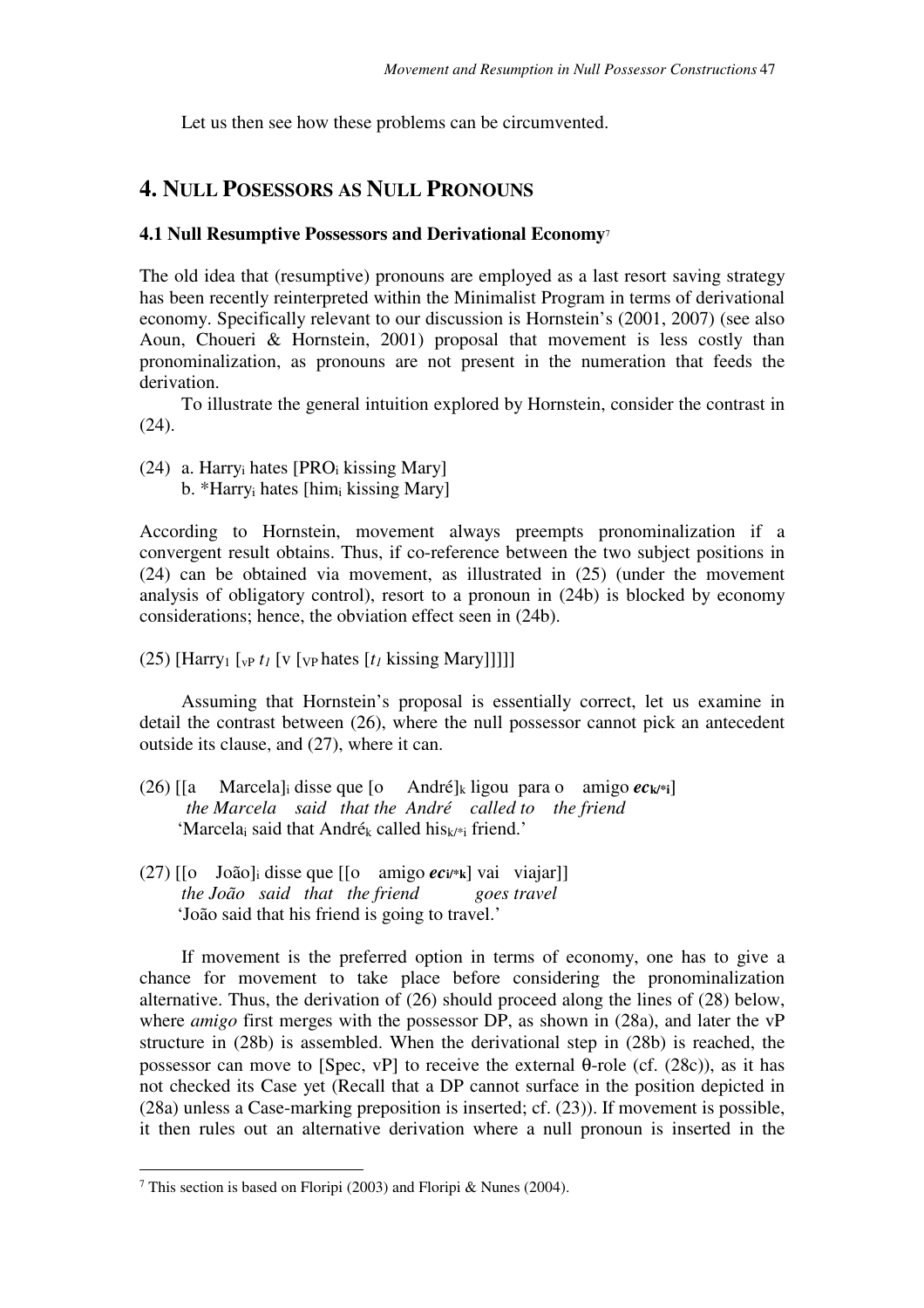possessor position to be later coindexed with some other element. In other words, the null possessor in (26) is bound to be interpreted as the subject of its clause as it is actually a copy/trace of it.

(28) a. [amigo DP] *friend*  b. [vP v [VP ligou para o [amigo DP]]] *called to the friend*  c. [vP DPi v [VP ligou para o [amigo *ti*]]] *called to the friend*

 In turn, the derivation of (27) also starts with merger of *amigo* and the possessor DP, but the larger DP is then inserted in a specifier position and moved to another specifier position, as show in  $(29)$ .

(29) a. [amigo DP] *friend*  b. [o amigo DP]  *the friend* c.  $\lceil v \rceil$  [o amigo DP]  $\lceil v \rceil$  v  $\lceil v \rceil$  viajar]]] *the friend travel*  d.  $[\text{TP} [o \text{ amigo DP}]_i$  vai  $[\text{VP} t_i] [\text{VP} v_i]$  viajar]]]] *the friend goes travel* 

Given that movement of the possessor DP from within the specifier should give rise to an island violation (a nonconvergent result), the system is then allowed to resort to pronominalization, which in turn permits that a null possessor can take an antecedent outside its clause.<sup>8</sup>

 To sum up, postulating a null resumptive possessor does not lead to overgeneration, as pronominalization is crucially conditioned by economy considerations. Only when the kinds of movements discussed in section 2 are blocked can pronominalization be employed.

#### **4.2 Null Resumptive Possessors and Case**

Let us now tackle the issue of why an overt DP cannot appear in the position of a null resumptive possessor unless the dummy preposition *de* is inserted, as exemplified in (30).

- (30) a. [[o João]i disse que [[o amigo *pro***i**] vai viajar]]  *the João said that the friend goes travel*  b. [[o João]i disse que [[o amigo **\*(d)**elei] vai viajar]]
	- *the João said that the friend of-him goes travel*  'João said that his friend is going to travel.'

 Kato & Nunes (this volume) have argued that contrasts between *pro* and overt DPs similar to the one in (30) can be accounted for if the preposition is a marker of inherent Case (see Chomsky, 1986), which is only realized if the Case-marked

<sup>&</sup>lt;sup>8</sup> From this perspective, the unacceptability of (18) is due to the fact that no movement has taken place (as there is no antecedent for the null possessor).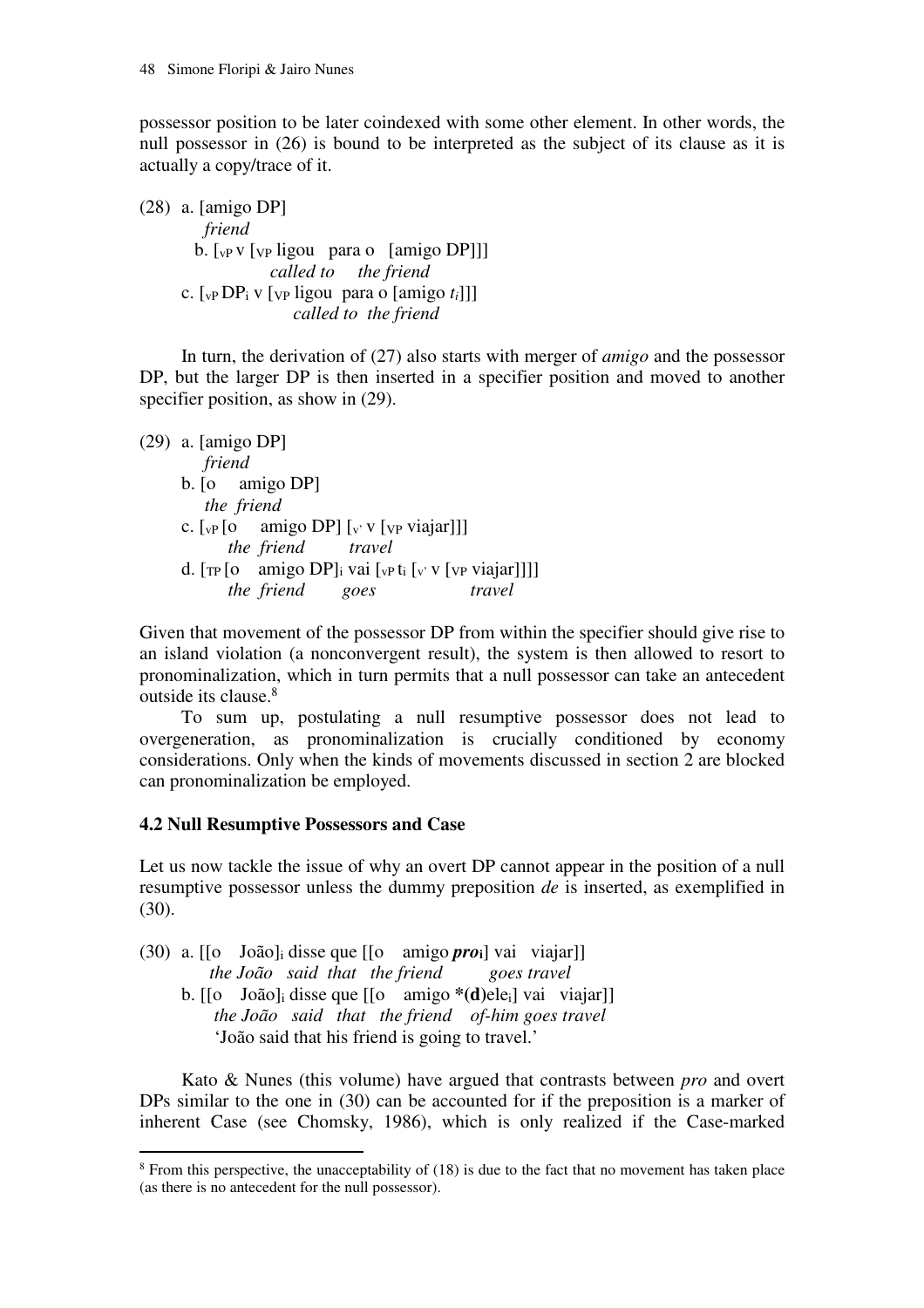element is overt. Assuming this to be the case in (30), we now have an answer for why a resumptive null *pro* can be licensed as the object of certain verbs (see Kato, 2008; and Kato & Nunes, this volume) and as a null possessor, but not as a regular subject (cf. (22b)). Like null objects in Brazilian Portuguese, null possessors can be licensed by inherent Case; in other words, the relational noun may assign an inherent Case to its possessor, which will be realized by the dummy preposition *de* if the possessor is overtly realized. Null subjects, on the other hand, are not as lucky. It has been convincingly argued in the literature on null subjects in Brazilian Portuguese that with the weakening of its verbal agreement, *pro* can no longer be licensed/identified by Infl (see e.g. Duarte, 1995; Figueiredo Silva, 1996; Kato, 1999; Ferreira, 2000, this volume; Galves, 2001; and Rodrigues, 2004 for discussion). Moreover, resumptive null subjects cannot be licensed by inherent Case either, for T is not an inherent Caseassigner (it is not a  $\theta$ -role assigner).

Let us now consider the data in (31) and (32).

- (31) a. Ontem eu conversei com um primo.  *yesterday I talked with a cousin*  'Yesterday I talked to a cousin of mine.'
	- b. Você não ia contratar um primo? *you not went hire a cousin*  'Weren't you going to hire a cousin of yours?' c. O João contratou um primo.
	- *the João hired a cousin*  'João hired a cousin of his.'
- (32) a. \*Ontem eu conversei com o primo.  *yesterday I talked with the cousin*  'Yesterday I talked to my cousin.'
	- b. \*Você não ia contratar o primo? *you not went hire the cousin*  'Weren't you going to hire your cousin'
	- c. O João contratou o primo. *the João hired the cousin*  'João hired his cousin.'

(31) shows that a null possessor within an indefinite DP may take first, second, or third person antecedents.<sup>9</sup> In turn, (32) shows that when the null possessor is inside a definite DP, only a third person antecedent is allowed. Interestingly, the contrast above is correlated to whether or not an overt possessor is allowed postnominally, as illustrated in (33).

(33) a. um primo meu/seu/dele

 $\overline{a}$ 

- *a cousin my/your/of-him*
- 'a cousin of mine/yours/his'
- b. um \*meu/\*seu/\*dele primo *a my /your/of-him cousin*  'a cousin of mine/yours/his'

<sup>9</sup>Furthermore, the null possessor in (31a) and (32b) displays all the anaphoric properties discussed in section 2.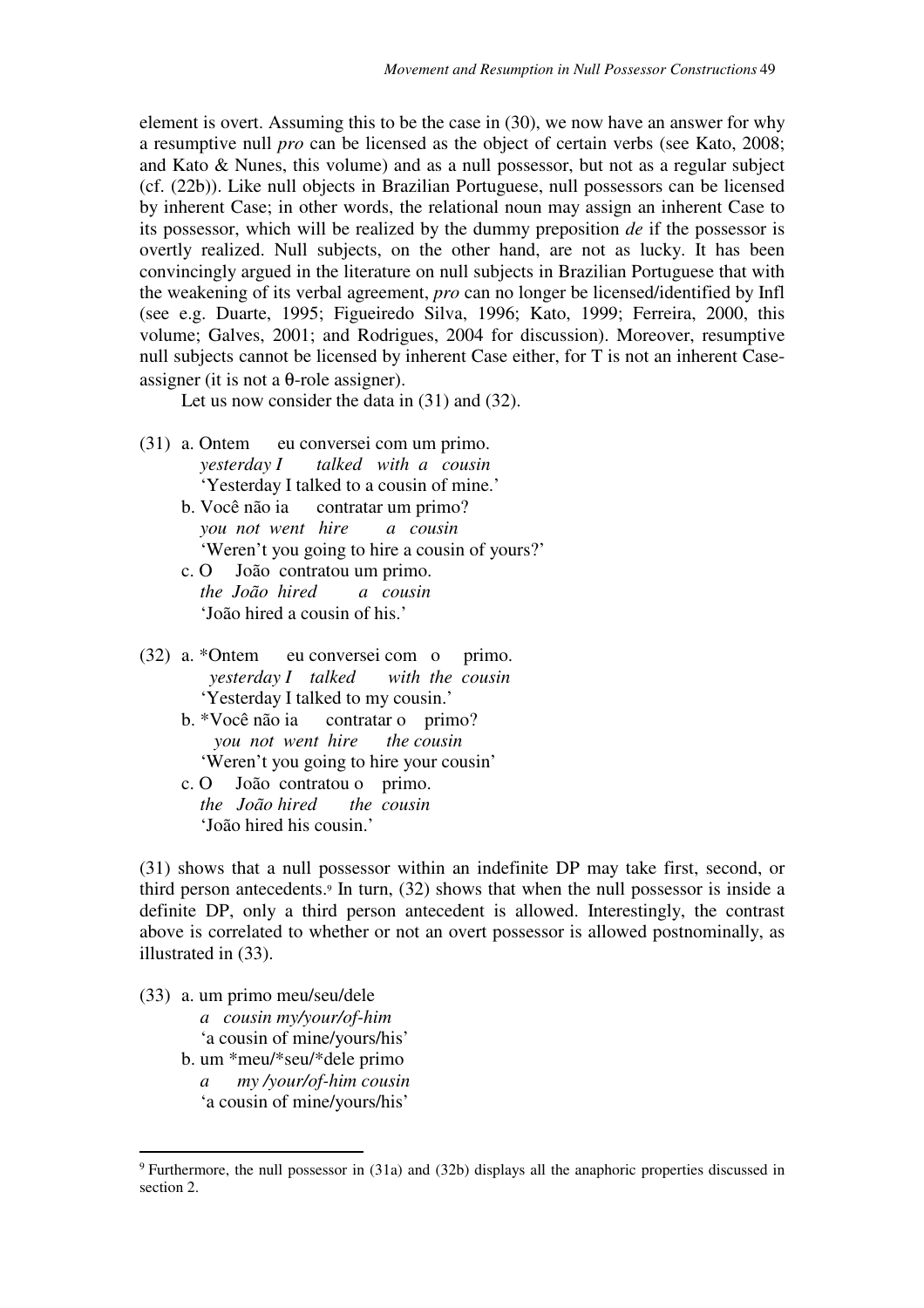- c. o primo \*meu/\*seu/dele *the cousin my/your/of-him*  'my/your/his cousin'
	- d. o meu/seu/\*dele primo *the my/your/of-him cousin*  'my/your/his cousin'

 The data in (32) and (33) can be accounted for if inherent genitive Case is optionally assigned to the postnominal position and structural genitive is assigned to the prenominal position when the definite article is involved. Thus, in the case of first and second persons, when the pronoun moves to the prenominal position and values its Case, it becomes frozen and cannot leave the DP; hence, the unacceptability of possessor raising constructions in (32a) and (32b). In the case of third persons, by contrast, they can only be licensed via inherent Case in the postnominal position (cf. (33c) *vs.* (33d)), because Brazilian Portuguese lost the 3rd person *seu*. Thus, if a third person pronoun does not get inherent Case, it must undergo possessor raising, regardless of whether the DP containing it is definite or indefinite (cf. (31c) and (32c)).

Finally, the unacceptability of (33c) with first and second persons can be accounted for if inherent Case is realized only as a last resort strategy, that is, when realization of structural Case is not available. If definite DPs can license structural Case for first and second persons (cf. (33d)), realization of inherent Case is blocked, ruling out the first and second persons in (33c). Thus, the contrast between (33c) and (33d) with respect to first and second persons in a sense replicates the paradigm in (34) (see Hornstein, Martins & Nunes, 2008 and Nunes, 2008 for relevant discussion), where the preposition *of* realizes inherent Case only if structural genitive (the possessive *'s*) is not available.

(34) a. [the destruction of [the city]] b. [[the city]'s destruction *t*]] c. \*[[the city]'s destruction of *t*]]

#### **4.3 Some Consequences**

In section 4.1 we have seen that when possessor movement cannot take place, resumption is allowed, explaining why a null possessor can take an antecedent outside its clause in these circumstances. This proposal also predicts that in the cases resumption is allowed as last resort, the locality and c-command requirements on the antecedent of the null possessor (see section 2) should no longer matter. That this prediction is correct is shown in (35).

- (35) a. [[a Maria]k acha que [o João]i disse que [[o amigo *pro***i/k**] vai viajar]] *the Maria thinks that the João said that the friend goes travel*  'Maria thinks that João said that his/her friend is going to travel'
	- b. [[o namorado d[a Maria]<sub>w</sub> ]<sub>k</sub> saiu quando [um parente *pro*<sub>k/w</sub> ] entrou]  *the boyfriend of-the Maria left when a relative entered*  'Maria's boyfriend left when a relative of hers/his got in'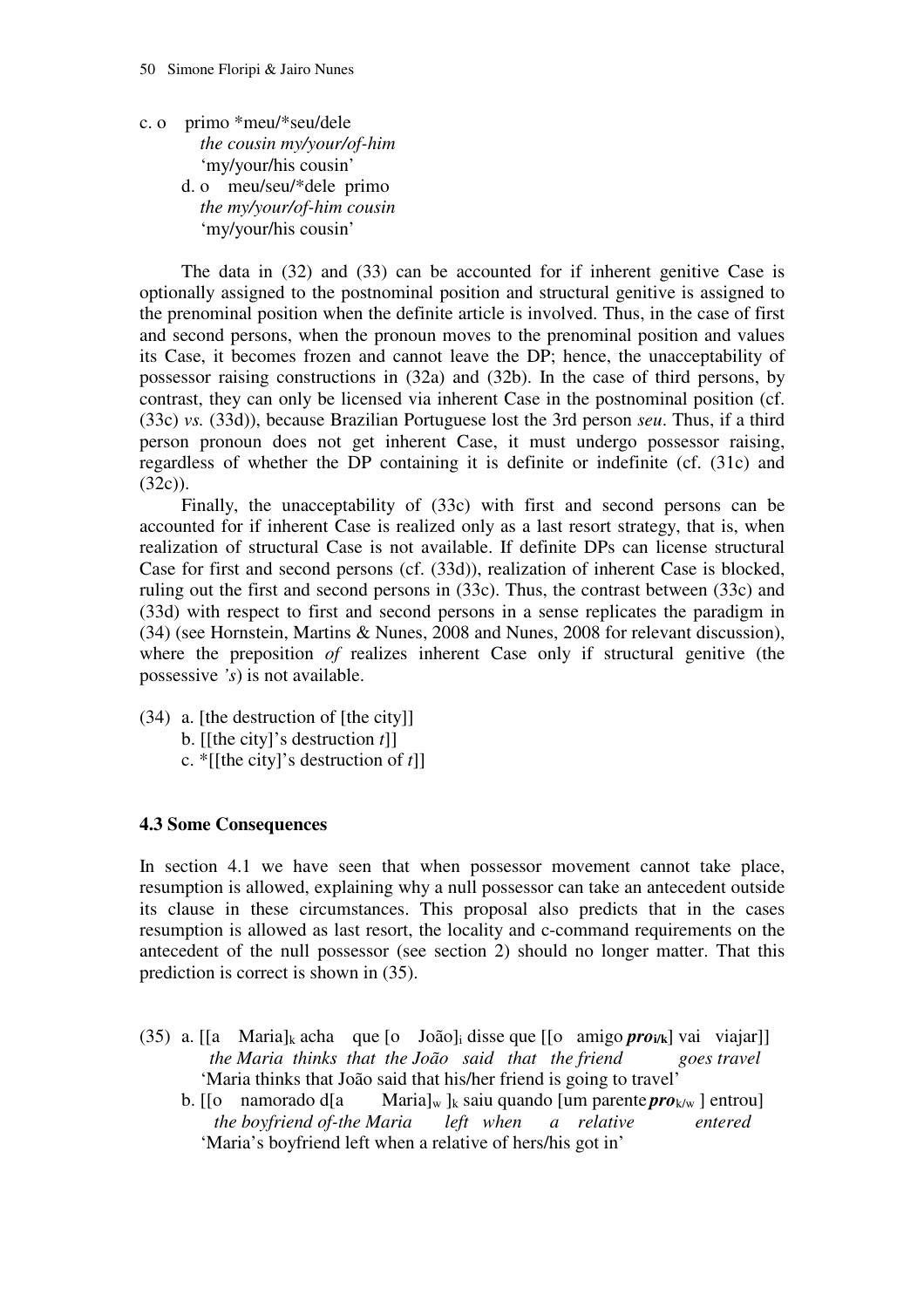In (35a) the null possessor can take the nonlocal matrix subject as its antecedent and in (35b), it can be co-referential with the non c-commanding DP *a Maria*. Recall that such possibilities are excluded when movement of the possessor is possible, as shown in  $(4)$  and  $(5)$ , repeated in  $(36)$ .

- (36) a. [[a Marcela] disse que  $\lbrack 0$  André]<sub>k</sub> ligou para o amigo  $ec_{k}$ <sub>i</sub>]  *the Marcela said that the André called to the friend*  'Marcela<sub>i</sub> said that André<sub>k</sub> called his $_{k}/*$ <sub>i</sub> friend.' b. [[o amigo [d[o João]i]]k telefonou para a mãe *ec*k/\*i]
	- *the friend of-the João called to the mother*  ' $[Jo\tilde{a}o_i\$ 's friend]<sub>k</sub> called his<sub>k/\*i</sub> mother'

 These welcome results lead to another prediction. As discussed in section 2, the interpretive properties of configurations where possessor movement is possible in Brazilian Portuguese mirror the properties of obligatory control. Accordingly, we should expect that the interpretive properties of configurations where possessor movement is blocked should parallel the interpretive properties of non-obligatory control, which Hornstein (2001) argues involves a last resort pronominalization strategy. Consider the sentences in (37), for instance.

- $(37)$  a. John<sub>1</sub> thinks that Mary said that PRO<sub>1</sub> shaving himself is vital
	- b. John's<sub>1</sub> friends believe that  $PRO<sub>1</sub>$  keeping himself under control is vital if he is to succeed.
	- c. John<sub>1</sub> thinks that  $PRO<sub>1</sub>$  getting his resumé in order is crucial and Bill does, too.
	- d. Only Churchill remembers that PRO giving the BST speech was momentous.
	- e. [the unfortunate] believes that PRO getting a medal is unlikely.

(37a) shows that a non-obligatorily controlled PRO may have a nonlocal antecedent and (37b), that the antecedent need not command it. In other words, the lack of structural requirements on the antecedent for the null possessor in (35) parallels what we observe in the non-obligatory control constructions in (37a-b). As for interpretive properties, the sentences in (37c-e) are not restricted in interpretation: (37c) allows for both strict and sloppy readings, (37d) for both bound and co-referential readings, and (37e) for both *de se* and non-*de se* interpretations (see e.g. Hornstein, 2001 and Boeckx, Hornstein & Hornstein, forthcoming). The same looseness in interpretation is found in null possessor configurations such as (38)-(40) below, where movement of the possessor is blocked. That is, VP-ellipsis may yield sloppy and strict readings in (38); the null possessor in (39) can be interpreted either as being co-referential with *o João* or being bound by *só o João*; and a *de se* reading is not obligatory in (40).

(38) [[a Maria]i vai recomendar a pessoa [que [um amigo *pro***i**] entrevistou]  *the Maria goes recommend the person that a friend interviewed*  e [o João]k também vai.  *and the João also goes* 

 'Maria is going to recommend the person that a friend of hers interviewed and João is also going to recommended a person that a friend of **his/hers**  interviewed  $\sqrt{ }$  (sloppy and strict readings available)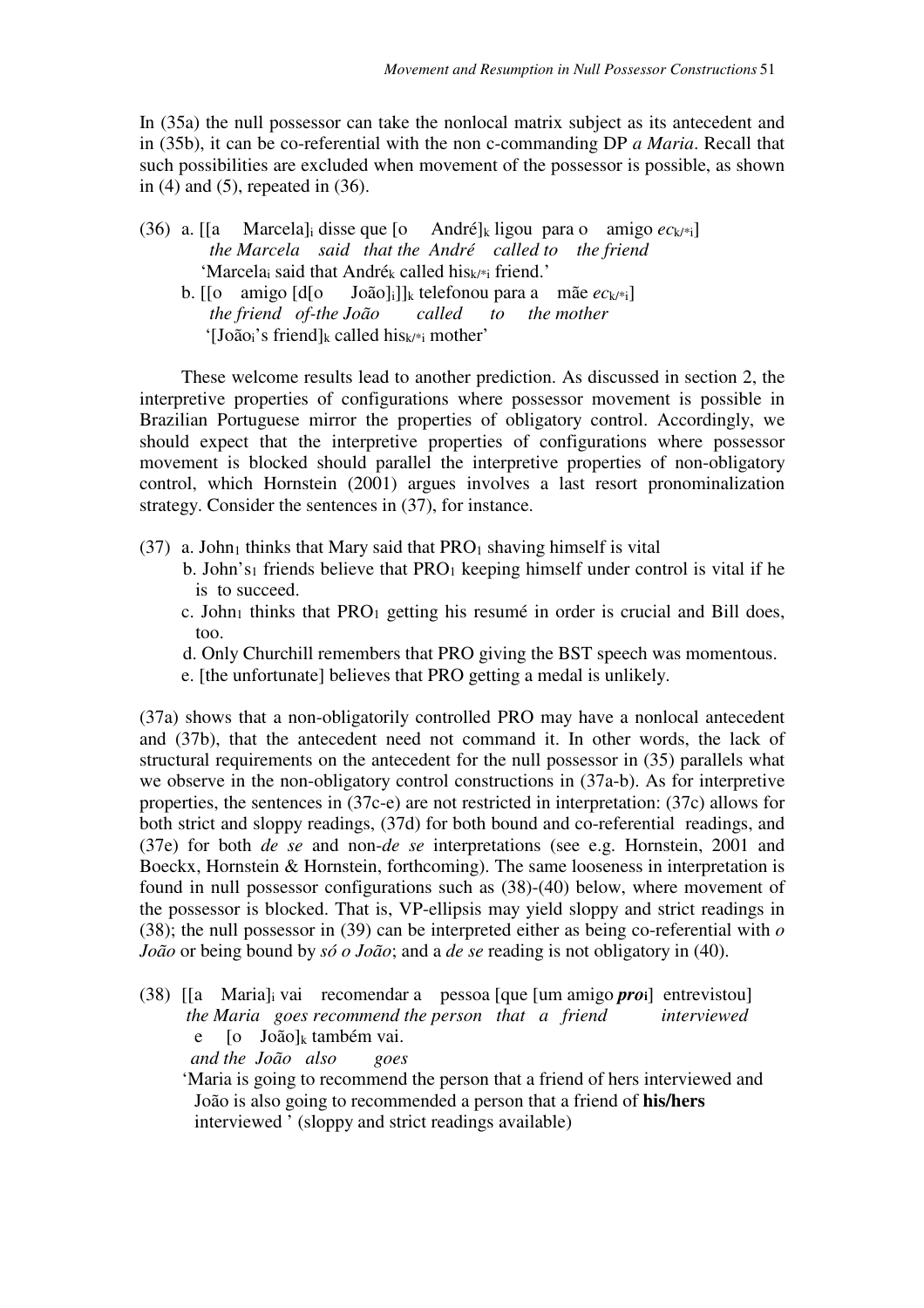- (39) [[só o João] leu o livro [que [a mãe *pro*] indicou ]]  *only the João read the book that the mother recommended*  'Only João read the book that his mother recommended → Nobody else read the book that his own mother recommended' *or* 'Nobody else read the book that John's mother recommended'
- (40) [*Non-de se* context: Reagan doesn't remember who he is or that the person under discussion is his brother] Reagani se surpreendeu [quando [o irmão *pro***i**] fez um discurso] *Reagan REFL surprised when the brother made a speech*  'Reagan got surprised when his brother made a speech.' (*non*-*de se* reading available)

 The data above thus further corroborate the idea that the two types of null possessor constructions in Brazilian Portuguese should be assimilated to the distinction between obligatory and non-obligatory control. More specifically, it provides additional evidence for Hornstein's (2001, 2007) proposal that movement and pronominalization compete for economy purposes and that movement blocks pronominalization if both lead to a convergent result.

# **5. CONCLUSION**

This paper has examined an apparent paradoxal situation in Brazilian Portuguese in which null possessors display anaphoric behavior in some cases and pronominal behavior in others. We have argued that a solution to this paradox can be found if movement is taken to be more economical than pronominalization, as proposed by Hornstein (2001, 2007). Thus, null possessors will display pronominal behavior only when they sit in a position from where movement cannot be launched.

To the extent that the approach explored here is on the right track, it not only offers an account of an intricate set of interpretive facts involving null possessors in Brazilian Portuguese, but also provides additional evidence for the proposal that movement to θ-positions is licit (see Hornstein, 2001 and Boeckx, Hornstein & Nunes, forthcoming).

## **REFERENCES**

- Aoun, J., L. Choueri & N. Hornstein. (2001). Resumption, Movement and Derivational Economy. *Linguistic Inquiry* 32, 371-403.
- Augusto, M. (2003). Padrões de Extração em Estruturas Factivas. Doctoral dissertation, Universidade Estadual de Campinas.
- Augusto, M. (this volume). Patterns of Extraction out of Factive Islands in Brazilian Portuguese.
- Boeckx, C., N. Hornstein & J. Nunes (forthcoming). *Control as Movement*.
- Cerqueira, V. (1993) A Forma Genitiva *dele* e a Categoria de Concordância (AGR) no Português Brasileiro. In: *Português Brasileiro: Uma Viagem Diacrônica* (I. Roberts and M. A. Kato, eds.), pp. 129-161. Editora da UNICAMP, Campinas.
- Chomsky, N. (1981). *Lectures on Government and Binding*. Dordrecht: Foris.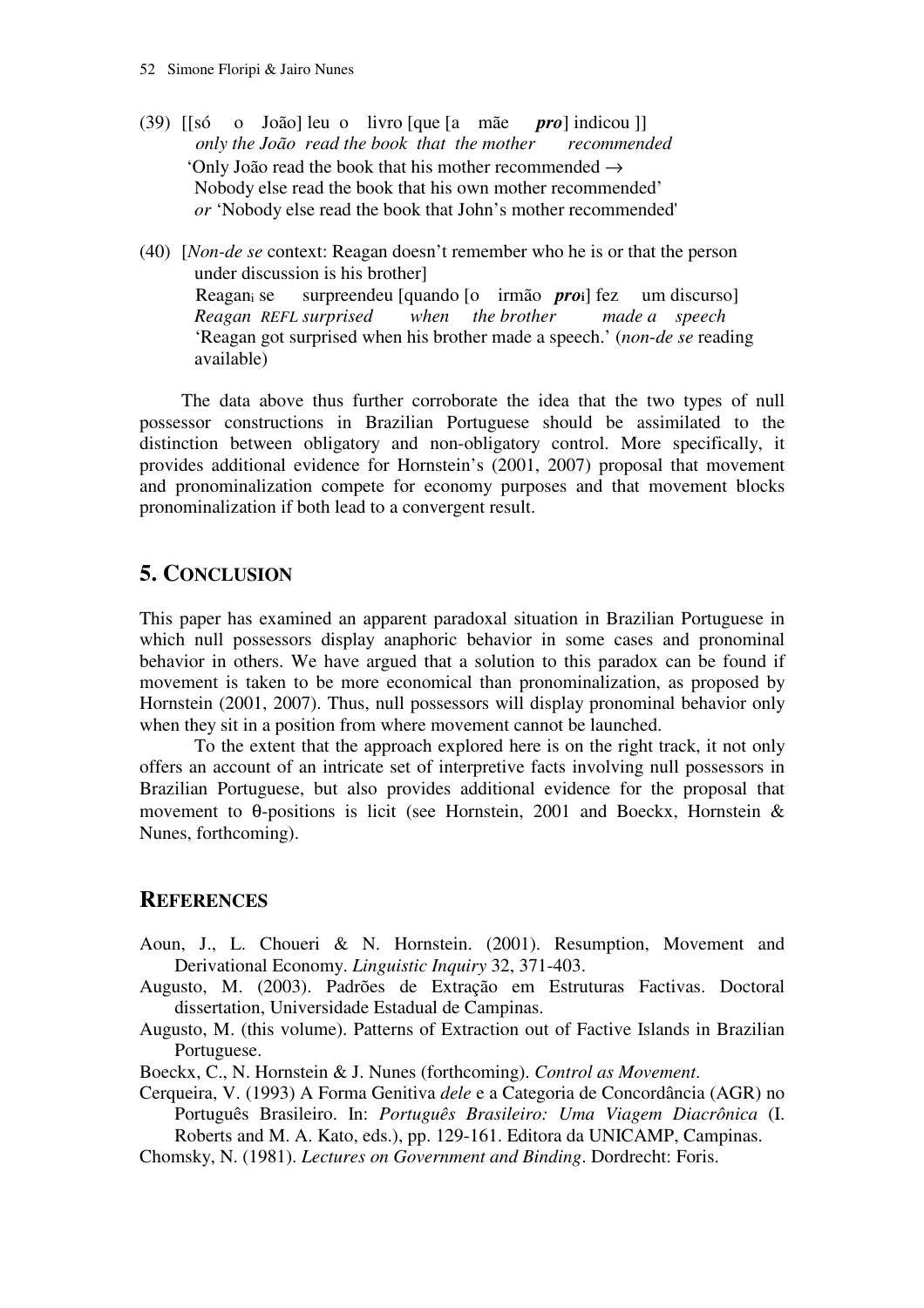- Chomsky, N. (1986). *Knowledge of Language: Its Nature, Origin, and Use*. Praeger, New York.
- Chomsky, N. (1993). A Minimalist Program for Linguistic Theory. In: *The View from Building 20: Essays in Honor of Sylvain Bromberger* (K. Hale and S. J. Keyser, eds.), pp. 1-29. MIT Press, Cambridge, Mass.
- Duarte, M. E. (1995). A Perda do Princípio "Evite Pronome" no Português Brasileiro. Doctoral dissertation, Universidade Estadual de Campinas.
- Ferreira, M. (2000). Argumentos Nulos em Português Brasileiro. Master's thesis, Universidade Estadual de Campinas.
- Ferreira, M. (this volume). Null Subjects and Finite Control in Brazilian Portuguese.
- Figueiredo Silva, M. C. (1996). *A Posição Sujeito no Português Brasileiro: Frases Finitas e Infinitivas*. Editora da UNICAMP, Campinas.
- Floripi, S. (2003). Argumentos Nulos dentro de DPs em Português Brasileiro. Master's thesis, Universidade Estadual de Campinas.
- Floripi, S. & J. Nunes (2004). Empty Categories within DPs in Brazilian Portuguese. Paper presented at the *Georgetown University Round Table: Comparative and Cross-Linguistic Research in Syntax, Semantics, and Computational Linguistics (GURT 2004)*. Georgetown University,03/26-29/04
- Galves, C. (1989). O Objeto Nulo no Português Brasileiro: Percurso de uma Pesquisa. *Cadernos de Estudos Lingüísticos,* 17, 65-90
- Galves, C. (2001). *Ensaios sobre as Gramáticas do Português*. Editora da UNICAMP, Campinas.
- Hornstein, N. (2001). *Move! A Minimalist Theory of Construal*. Blackwell, Malden.
- Hornstein, N. (2007). Pronouns in a Minimalist Setting. In: *The Copy Theory of Movement* (N. Corver & J. Nunes, eds.), pp. 351-385. John Benjamins, Amsterdam.
- Hornstein, N., A. M. Martins, & J. Nunes (2008). Perception and Causative Structures in English and European Portuguese: φ-feature Agreement and the Distribution of Bare and Prepositional Infinitives. *Syntax*, 11, 198-222.
- Huang, C.-T. J. (1993). Reconstruction and the Structure of VP: Some Theoretical Consequences. *Linguistic Inquiry*, 24, 103-138.
- Kato, M. A. (1993). The Distribution of Pronouns and Null Elements in Object Position in Brazilian Portuguese. In *Linguistic Perspectives on the Romance Languages* (W. Ashby, M.M.G. Perissinotto, and E. Raposo, eds.), pp. 225-235. John Benjamins, Amsterdam/Philadelphia.
- Kato, M. A. (1999). Strong Pronominals, Weak Pronominals and the Null Subject Parameter. *Probus*, 11, 1-37.
- Kato, M. A. (2008). Optional Prepositions in Brazilian Portuguese. Poster presented at the 38th Linguistic Symposium on Romance Languages (LSRL), University of Illinois at Urbana-Champaign, 4-6/4/08.
- Kato, M. A. & J. Nunes (this volume). A Uniform Raising Analysis for Standard and Nonstandard Relative Clauses in Brazilian Portuguese.
- Menuzzi, S. (1996). 3rd Person Possessives in Brazilian Portuguese: On the Syntax-Discourse Relation. *University Centre for Computing Corpus Research on Language (UCREL)* 8, 191-210, Lancaster University.
- Negrão, E. & A. Müller. (1996) As Mudanças no Sistema Pronominal Brasileiro: Substituição ou Especialização de Formas. *D.E.L.T.A.*, 12, 125-152
- Nunes, J. (2008). Preposition Insertion in the Mapping from Spell-Out to PF. *Linguistics in Potsdam 28: Optimality Theory and Minimalism: Interface Theories*, 133-156.